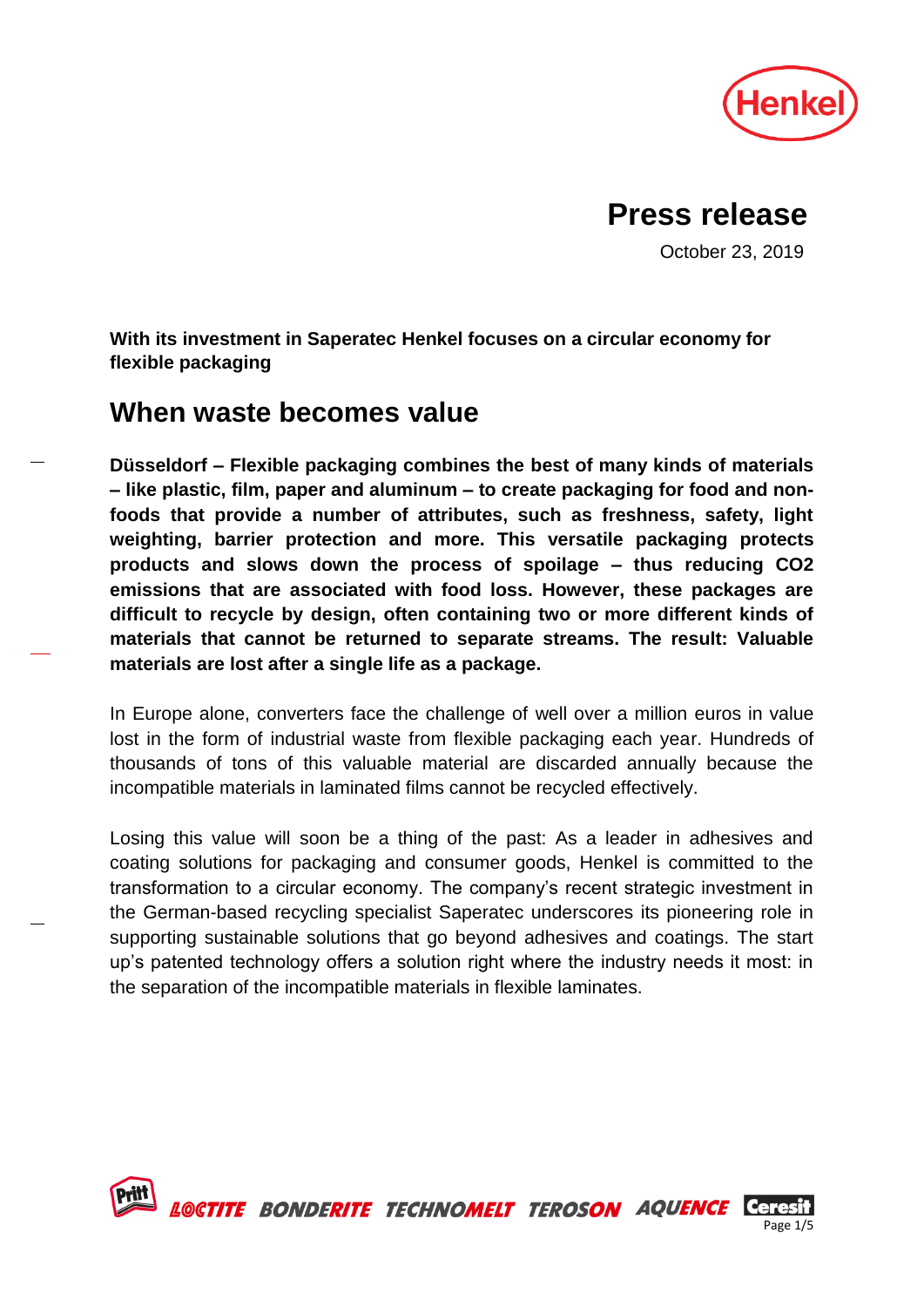

## **Keeping valuable materials from becoming waste**

"From keeping food fresh and reducing food waste to ensuring safety of food and anti-counterfeiting for pharmaceutical and medical products, flexible packaging plays a vital role for consumers all around the world," says Tilo Quink, Global Head of Henkel's Packaging Adhesives business. "Flexible packaging is literally a lifesaver, but current industrial processes also result in the loss of valuable raw materials as production scrap. As a supplier to this industry, we have the responsibility to develop new solutions to enable our customers to be more sustainable and to regain the value from the scrap they generate."

Henkel began working together with Saperatec in 2016, with the aim of developing and enhancing customized recyclable adhesives. This collaboration led to the creation of tailor-made adhesives that lead to improved output quality of the secondary raw materials within Saperatec's technology. Following this investment, Henkel will continue to expand and optimize this product range. Together with Henkel, Saperatec offers manufacturers an innovative and cost-efficient recycling technology that makes it possible to reintroduce production waste consisting of polyethylene (PE), aluminum and polyethylene terephthalate (PET) into the rawmaterial cycle, also thanks to the right adhesive design.

"Based on our many years of experience in the flexible packaging industry, we develop laminating adhesives with the highest standards of food safety, performance and efficiency," says Helga Garmann, Product Development Loctite Liofol Europe. "Our adhesives for the Saperatec process combine all these properties with an optimized separation behavior."

# **How does it work?**

A liquid-based process separates the multi-layer laminates from one another without disintegrating them. The individual layers (PE, aluminum and PET) are sorted after the separation process and reintroduced into the value chain as high-quality materials that can be used for a broad variety of industrial applications. An important requirement for this high-quality and highly effective recycling of flexible packaging is the use of optimal adhesives.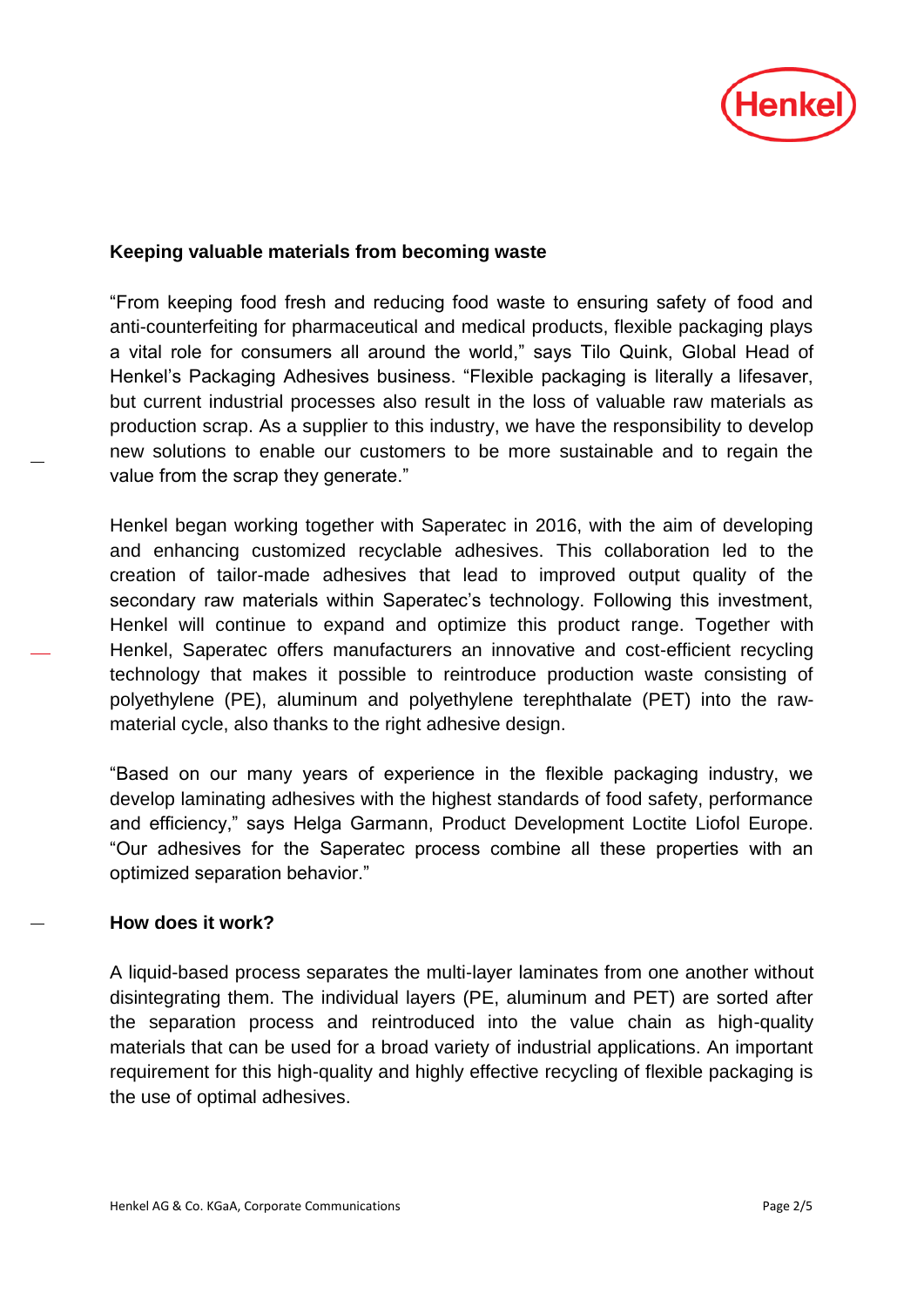

### **What's next?**

Henkel is developing further new adhesive systems to improve the recycling of other common flexible packaging structures. This includes adhesives for optimized recyclate properties and coatings that replace plastic layers in food packaging.

#### **A task for the entire industry**

"In a new plastics economy, plastic never becomes waste or pollution." This is at the heart of the New Plastics Economy, an initiative led by the Ellen MacArthur Foundation. In addition to its engagement in this three-year initiative, Henkel is also a founding member of CEFLEX, a consortium of more than 100 companies and organizations aiming to make flexible packaging – which consists of multiple layers of film or foil that are often difficult to separate – easier to recycle. The company is also a founding member of The Alliance to End Plastic Waste and a member of the Sustainable Packaging Coalition. A circular economy requires a holistic approach and is only achievable if companies from all stages in the value chain work together.

**This information only refers to Henkel products and services in Europe. There may be discrepancies in other regions regarding, amongst other things, availability of products and offers. Loctite is a registered trademark of the Henkel group, protected in Germany and other countries.**

#### **About Henkel**

Henkel has a balanced and diversified global portfolio. With strong brands and leading innovations and technologies across three business units – Adhesive Technologies, Beauty Care and Laundry & Home Care – the company has market-leading positions in both consumer and industrial goods businesses. Henkel Adhesive Technologies is the global market leader in the adhesives sector, for example, and the Laundry & Home Care and Beauty Care business units also hold leading positions in many markets and categories. Established in 1876, Henkel can look back on a 140-year history of successful business performance. In the 2018 financial year, Henkel generated sales of 19.89 billion euros and net earnings of 3.49 billion euros. The group employs more than 53,000 people worldwide, forming a diverse team bound together by a strong corporate culture, a shared corporate objective and common values. Henkel's progress and performance in sustainability is confirmed by numerous international rankings and ratings. Henkel preferred shares are listed in the German stock index DAX. Further information is available at [www.henkel.com.](http://www.henkel.com/)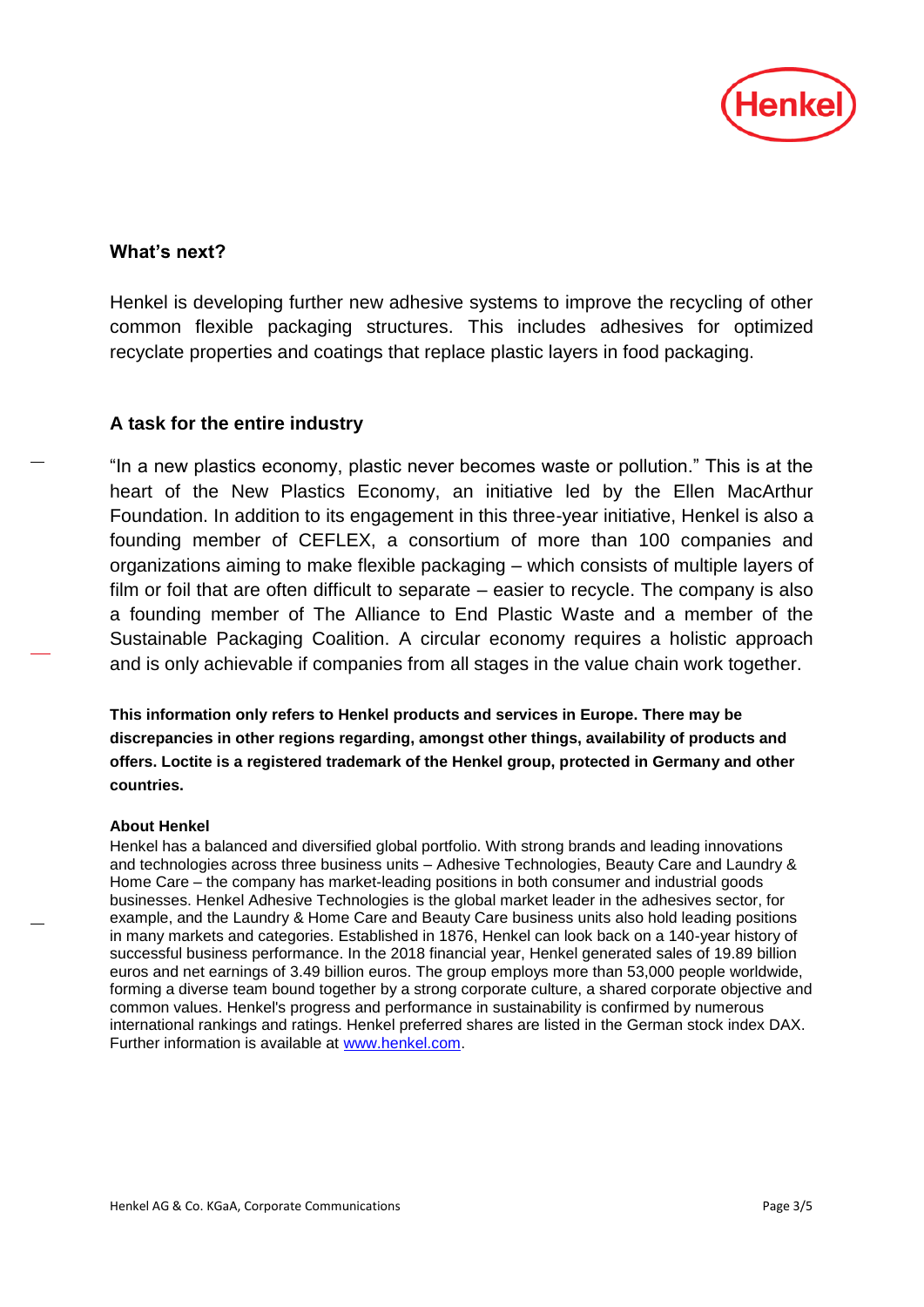

#### **Photos can be downloaded from the Internet at: //www.henkel.de/presse**

Contact Brandi Schuster Press office: Rashid Elshahed Telephone  $+49 211 797 9062$   $+49 8912445198$ <br>E-mail brandi.schuster@henkel.com henkel.adhesive-t

henkel.adhesive-technologies@emanatepr.com

Henkel AG & Co. KGaA

#### **The following photo material is available:**



With the investment in the German-based recycling specialist Saperatec, Henkel expands its solution portfolio of recyclable adhesives in flexible laminates.